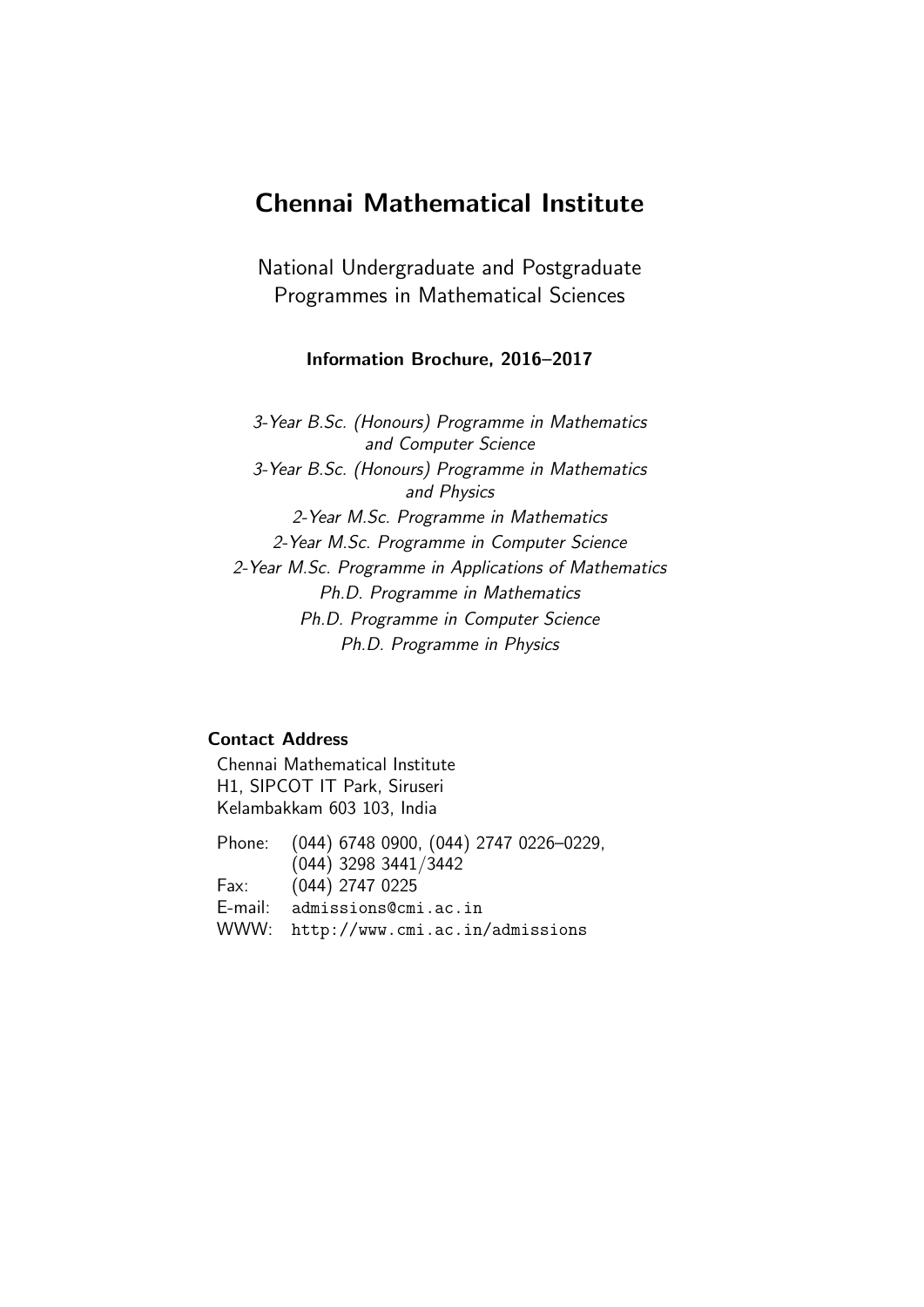## The Chennai Mathematical Institute

Chennai Mathematical Institute (CMI), a university under Section 3 of the UGC Act 1956, is recognized both within the country and abroad as one of the important centres in India for research and teaching in mathematical sciences. CMI is set up under a Trust and is managed by a Governing Council made up of eminent academic personalities. The teaching programmes are overseen by the Academic Council, consisting of senior faculty from CMI and other leading institutions across India. The members of the Governing Council and Academic Council are listed on the front and back inside covers.

## Research at CMI

The Institute is headed by Professor Rajeeva L. Karandikar, an internationally renowned mathematician. CMI was founded in 1989 by Professor C. S. Seshadri, f.r.s., who is presently the Director-Emeritus. The Institute has a talented group of faculty members who have strong academic ties with reputed institutions in India and abroad. The Institute also attracts a regular stream of academic visitors, both from India and from abroad.

The main areas of research in Mathematics pursued at the Institute are algebra, analysis, differential equations, geometry, probability, statistics, topology, number theory and differential geometry. In Computer Science, the main areas of research are formal methods in the specification and verification of software systems, design and analysis of algorithms, computational complexity theory, computational geometry and computer security. In Physics, research is being carried out mainly in gravitation, quantum field theory, string theory and mathematical physics.

The Institute has well established Ph.D. Programmes in Mathematics, Computer Science and Physics.

## Teaching at CMI

It has always been the aim of the Institute to pursue excellence not only in research but in teaching too. It is recognized all over the world that academic excellence is best cultivated by enabling the interaction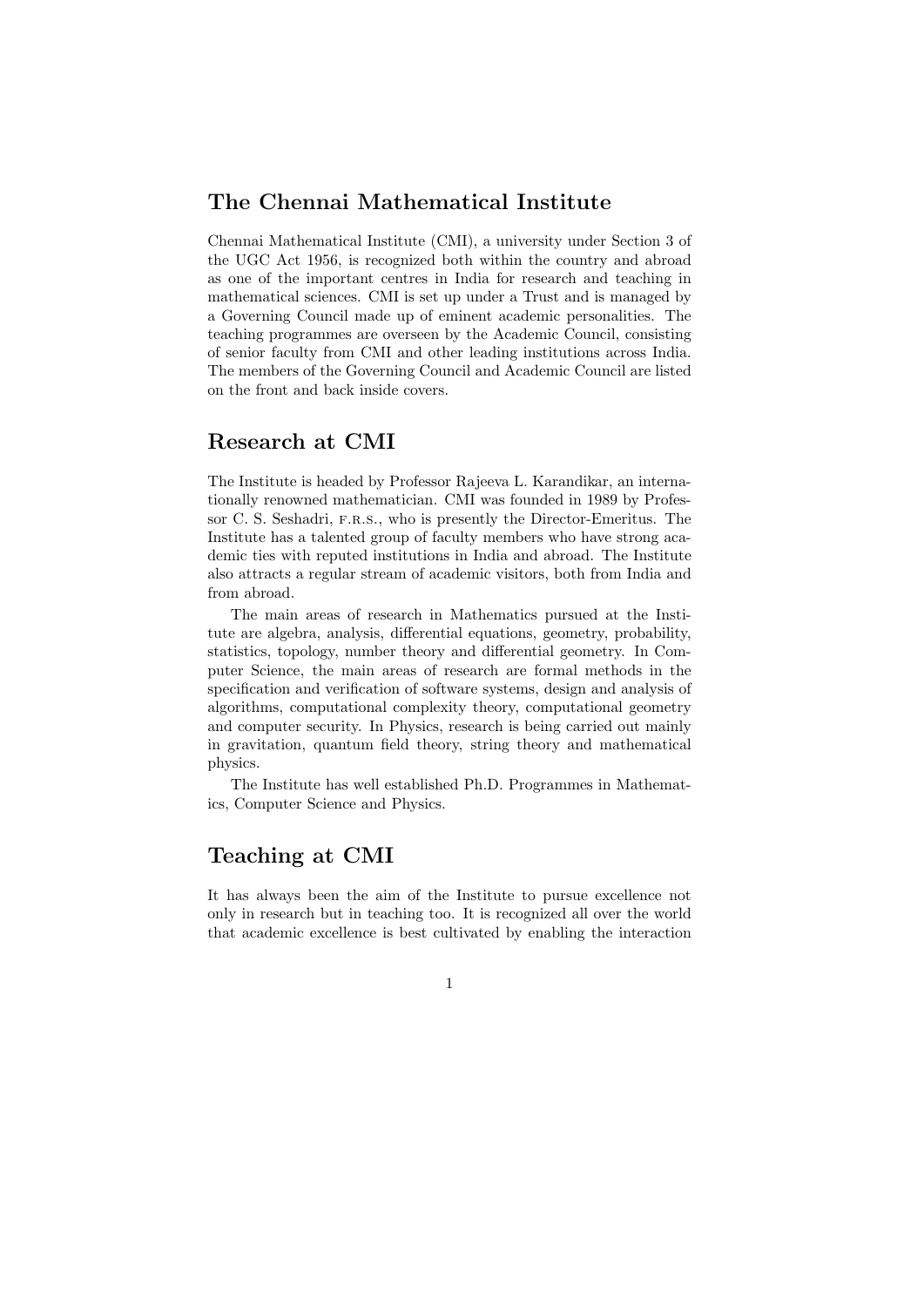between high quality researchers and talented students. In India, this interaction has been inhibited by the fact that most research institutions have been set up outside the university system. As a result, the wealth of scholarship and teaching talent that is available in our research institutions cannot be tapped by students in our colleges and universities. There is a national need for educational institutions of quality to train our talented students at both B.Sc. and M.Sc. levels.

With this in mind, CMI initiated, in 1998, a 3-year programme in Mathematics and Computer Science leading to a B.Sc. (Honours) degree. The aim is to train a select group of talented students for academic and professional careers requiring exceptional mathematical and computational skills. In 2001, the teaching programme at CMI was extended to include separate 2-year M.Sc. programmes. The Institute currently has two B.Sc. (Honours) programmes: Mathematics and Computer Science, and Mathematics and Physics, and three M.Sc. programmes: Mathematics, Computer Science, and Applications of Mathematics.

In the initial years, the degrees were awarded by the Madhya Pradesh Bhoj (Open) University (MPBOU), Bhopal. In December 2006, CMI was recognized as a university under Section 3 of the UGC Act 1956. CMI now awards B.Sc., M.Sc. and Ph.D. degrees directly.

#### The Curriculum and the Teaching Faculty

The teaching curriculum is perhaps the best that is available in the country at the undergraduate and postgraduate levels.

All B.Sc. (Honours) students undergo the same core set of basic and advanced undergraduate courses in Mathematics. In addition, the B.Sc. (Honours) Mathematics and Computer Science programme also includes a number of courses on fundamental topics in Computer Science, including the design and analysis of algorithms, programming languages and computability theory. Students in the B.Sc. (Honours) Mathematics and Physics programme undergo, instead, basic undergraduate courses oriented towards theoretical Physics in topics such as classical mechanics, electromagnetism, thermodynamics, statistical and quantum physics. All these courses are taught by active researchers in mathematics, computer science and physics, who draw on their professional expertise to offer new insights into the subject matter.

The M.Sc. curriculum takes students into more advanced topics in Mathematics, Computer Science and Applications of Mathematics. The course structure is flexible and designed so that students can lay a firm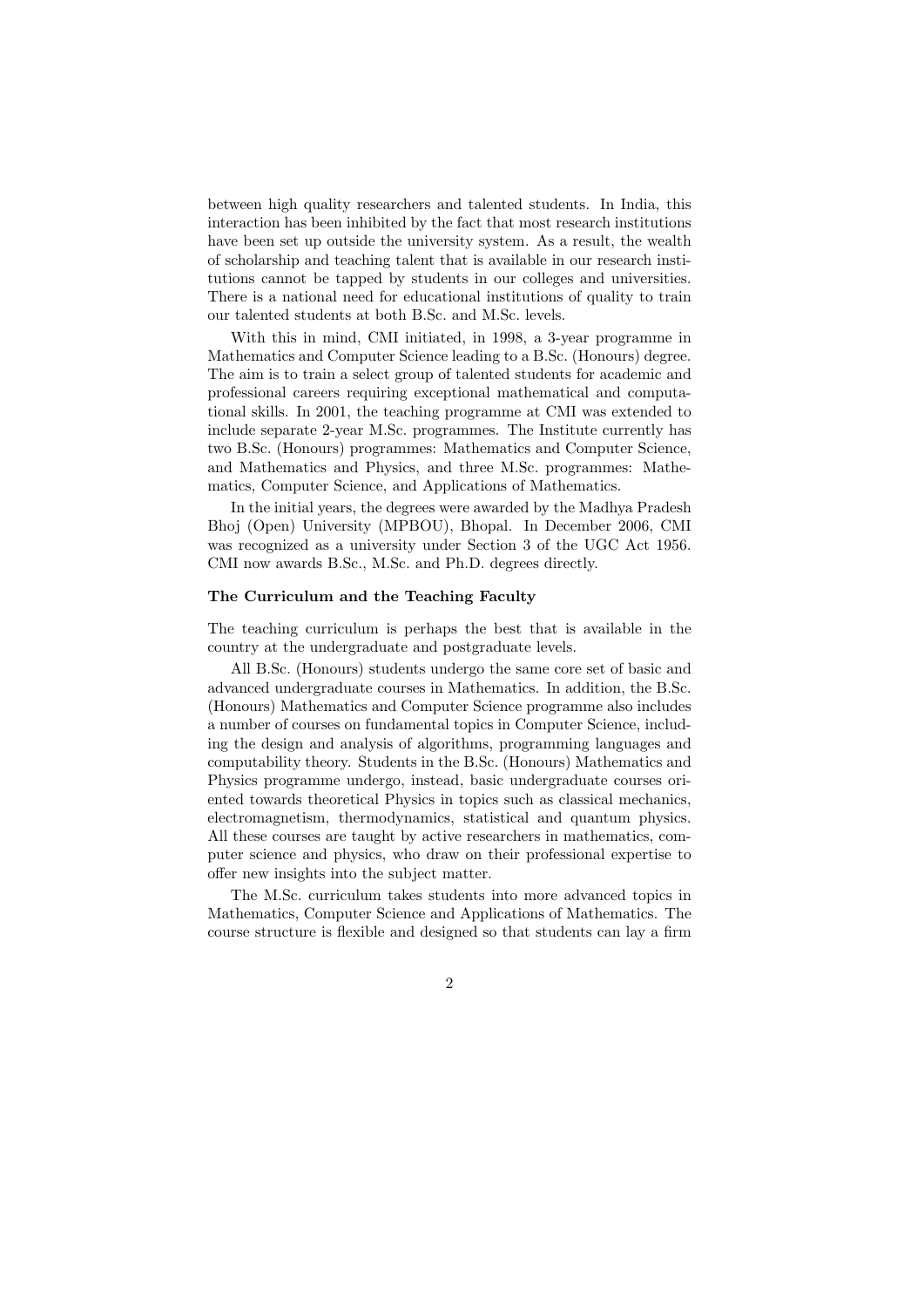foundation for pursuing further research while also acquiring advanced skills that will enhance their effectiveness in professional careers.

All students at CMI have access to a well-equipped computer laboratory with a high-speed Internet connection and are strongly encouraged to acquire computer related skills as part of their education.

The B.Sc. (Honours) programmes consist of six semesters of study over three years. The M.Sc. programmes consist of four semesters of study over two years. Each year, the first semester runs from August to November and the second semester runs from January to April.

The teaching programmes at CMI are run in cooperation with the Institute of Mathematical Sciences (IMSc), Chennai. The courses are taught by the faculty of CMI and IMSc, Chennai, as well as distinguished visiting scientists from other academic institutions such as the Tata Institute of Fundamental Research (TIFR), Mumbai, the Indian Statistical Institute (ISI), IGCAR, Kalpakkam, IIT Madras, Chennai, the Inter-University Centre for Astronomy and Astrophysics (IUCAA), Pune and the École Normale Supérieure (ENS), Paris.

#### Humanities

Chennai Mathematical Institute is also building up activities in the Humanities. The undergraduate programme has two compulsory Humanities courses. The Institute has adjunct and visiting faculty in Literature and Music. A number of seminars have been organized in these subjects including the ongoing CMI Arts Initiative.

#### Exchange Programmes

Chennai Mathematical Institute has a formal agreement with the Ecole ´ Normale Supérieure in Paris, France, one of the leading institutions in the world for teaching and research in Mathematics, for regular exchanges of visits by academic members of CMI and ENS, Paris. Each year, topranking senior B.Sc. Mathematics and Computer Science students from CMI spend the summer at ENS working on research problems with faculty there. In return, members of ENS visit CMI each year to participate in research and to teach in the B.Sc. programme.

The Institute has a similar arrangement with Ecole Polytechnique in Paris. The Institute also has a formal agreement with the Ecole Normale ´ Supérieure in Cachan, France, for exchange of B.Sc. and M.Sc. students and for a joint Ph.D. programme in Computer Science and Mathematics.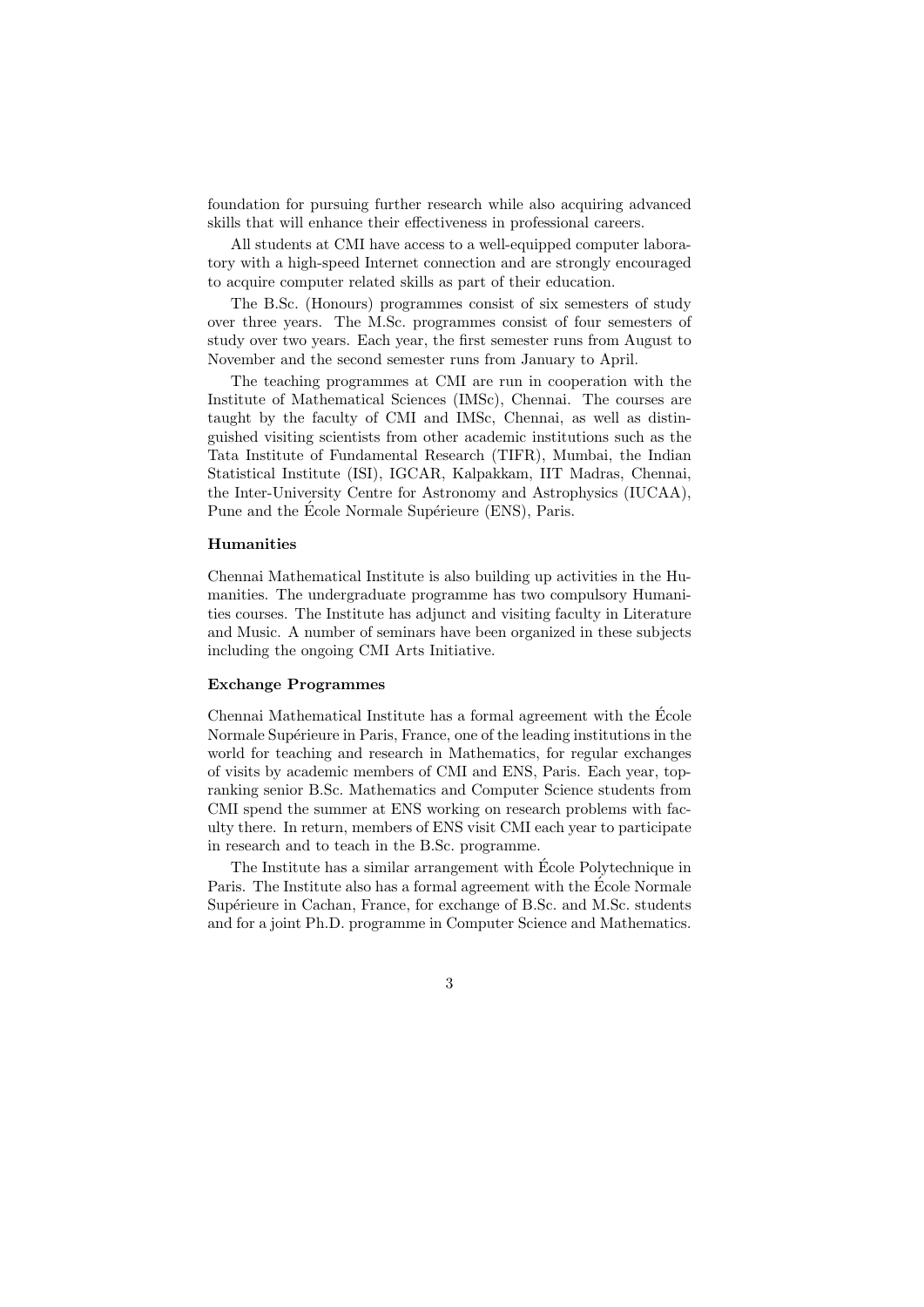CMI is one of three non-European partners in the Erasmus Mundus Master Programme ALGANT (ALgebra Geometry And Number Theory), funded by the European Union. The ALGANT programme allows students to pursue Masters and Doctorate degrees across the institutions participating in the programme.

#### Placement

Students from CMI have gone on to pursue further studies at the best academic institutions in India and abroad. These include Caltech, Chicago, Cornell, Harvard, MIT, Princeton, Stanford, U Penn and Yale in USA, ENS-Paris, Univ Paris-Sud and Univ Bordeaux in France, the Max Planck Institutes and Humboldt University in Germany and the Harish-Chandra Research Institute, IITs, IMSc, ISI and TIFR in India.

Though the majority of students from the Institute continue in Mathematics, Computer Science and Physics, CMI graduates have also moved into areas such as financial mathematics, management and economics, both in India and abroad. Students from CMI have also been placed in some of the best software companies in India.

#### Campus and Hostel Facility

The Institute's campus is located in the SIPCOT Information Technology Park in Siruseri, on the outskirts of Chennai. CMI's programme is fully residential. All students are accommodated in the hostel on campus. The Institute has a regular transportation arrangement for students to visit the city for shopping and other activities.

Students pay hostel and mess fees at the start of each semester. Currently, the charges are Rs. 21,700 per semester, (Rs. 4,000, Rs. 15,000 and Rs. 2,700 towards hostel fees, mess and establishment charges respectively). These charges are adjusted periodically to account for inflation.

## Funding

One of the unique features of CMI in the Indian context is that its funding comes from diverse sources, both public and private. This has given the Institute the freedom to organize its activities in a manner that is best suited to achieving its goal of excellence in research and teaching.

The Institute receives substantial support for its activities from the Department of Atomic Energy (DAE), through the National Board for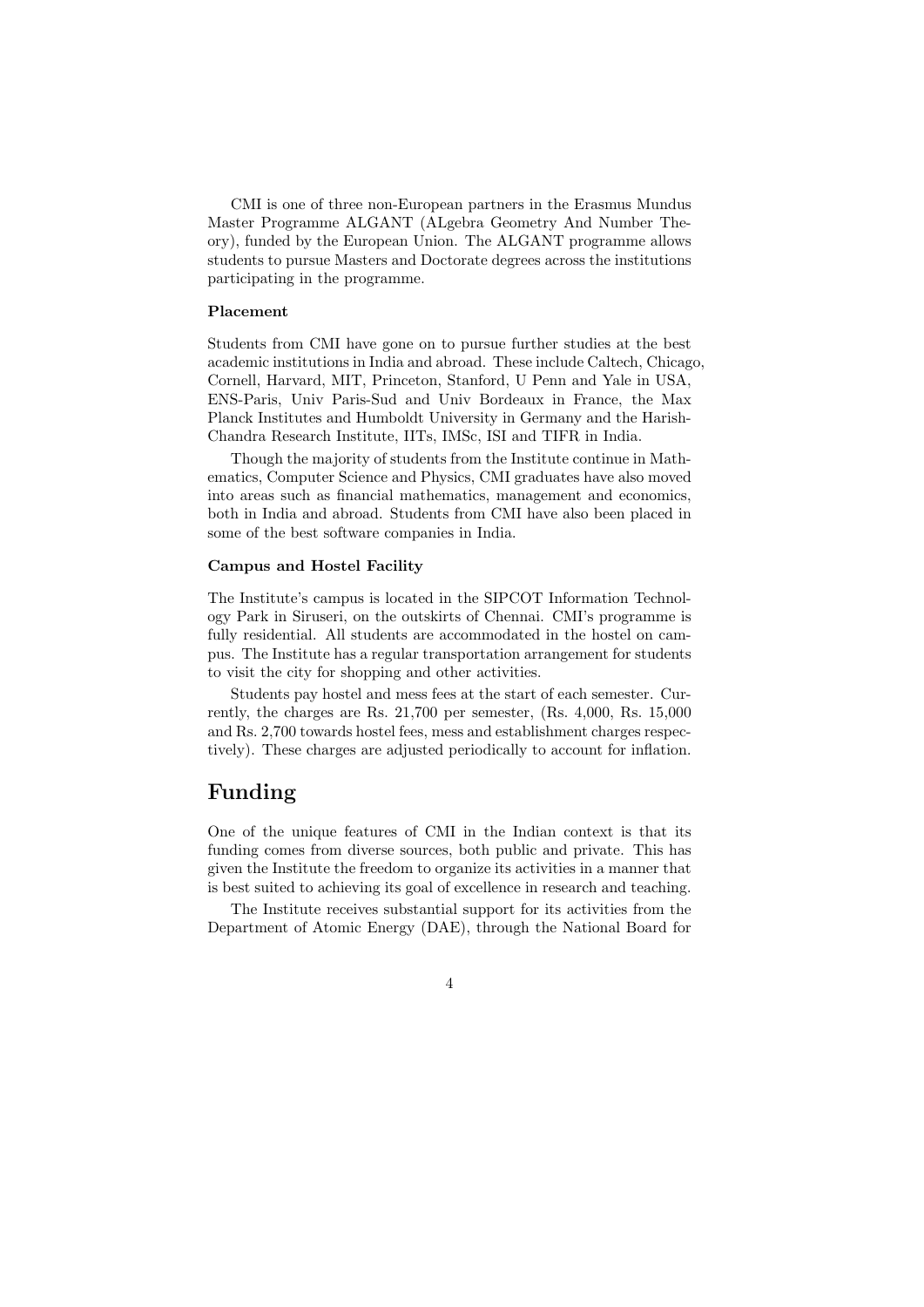Higher Mathematics (NBHM). Since 2014, CMI has also received support from the Department of Science and Technology (DST). DST has signed an agreement with DAE to jointly support CMI through the Science and Engineering Research Board (SERB) of DST and NBHM.

The Institute also receives generous contributions from the private sector. During the formative years of the Institute, the Southern Petrochemical Industries Corporation (SPIC) has been a major source of funding and infrastructural support for CMI. Currently, the Shriram Group Companies, Chennai play a crucial role in providing and organizing private funding for the Institute.

The land for CMI's campus at Siruseri was acquired through a grant from the Shriram Group Companies. Major financial contributions towards building up the campus have come from Matrix Laboratories, Hyderabad, the Chennai Willingdon Corporate Foundation, Take Solutions, Chennai, the Infosys Foundation, Bangalore and Tata Consultancy Services. A new building with an Internet-enabled video classroom, guest rooms, and additional office space has been constructed with funds from the Ministry of Human Resource Development (MHRD) via the University Grants Commission (UGC). An additional grant has been received from MHRD/UGC to further extend this building.

The Institute received a major grant for the period 2006–2009 from the Board of Research in Nuclear Sciences (BRNS) and the Department of Science and Technology (DST). The Institute also received a generous three year grant from Tata Consultancy Services from 2008–2011 to support academic activities. The Infosys Foundation contributed a large corpus to CMI in 2014. In addition, Microsoft Research has provided substantial support through research and travel grants.

CMI also receives funding for research projects, both from government agencies as well as from private organizations.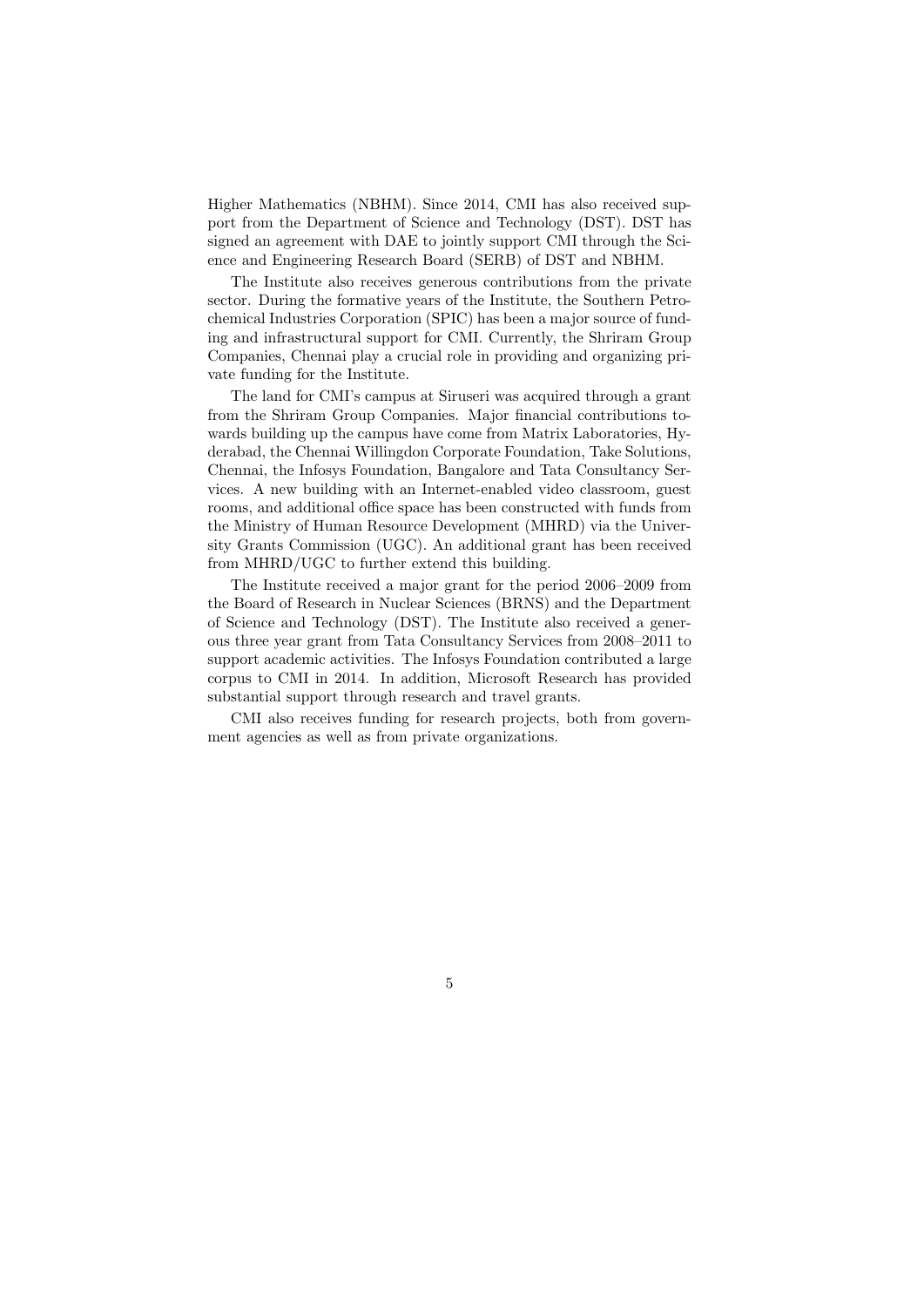## B.Sc. (Honours) Programmes (Mathematics and Computer Science, Mathematics and Physics)

Admission and eligibility Students who have already passed, or expect to pass in 2016, the 12th standard (or equivalent) examination from a recognized board are eligible for admission to the programme. Admission is through an entrance examination to be conducted at centres throughout the country on Wednesday, 18 May 2016. Students with exceptionally good performance in National Science Olympiads may be exempted from writing the entrance examination at the discretion of the Admissions Committee. Details about the admission procedure are available at the CMI website, http://www.cmi.ac.in/admissions.

Fees and scholarships There will be a fee of Rs.750/- per semester (two semesters in a year). A limited number of scholarships will be available. A full scholarship will consist of the waiver of tuition fees and a monthly allowance of Rs. 4000. A half-scholarship will consist of the tuition fee being waived. The eligibility of a student to receive a scholarship will be reviewed every semester and will depend on satisfactory academic performance. All students of B.Sc. (Honours) will receive an additional monthly scholarship of Rs. 1000, made possible through a generous private donation.

#### Course details

The B.Sc. (Honours) Programme in Mathematics and Computer Science is an integrated three-year course in Mathematics and Computer Science. The following is the semester-wise schedule of courses.<sup>1</sup>

#### Semester I

### Semester II

Algebra I Analysis I Humanities I (English) Introduction to Programming Classical Mechanics I

Advanced Programming Algebra II Analysis II Discrete Mathematics Probability Theory

<sup>1</sup>Small variations may be incorporated in this schedule, as recommended by the Academic Council.

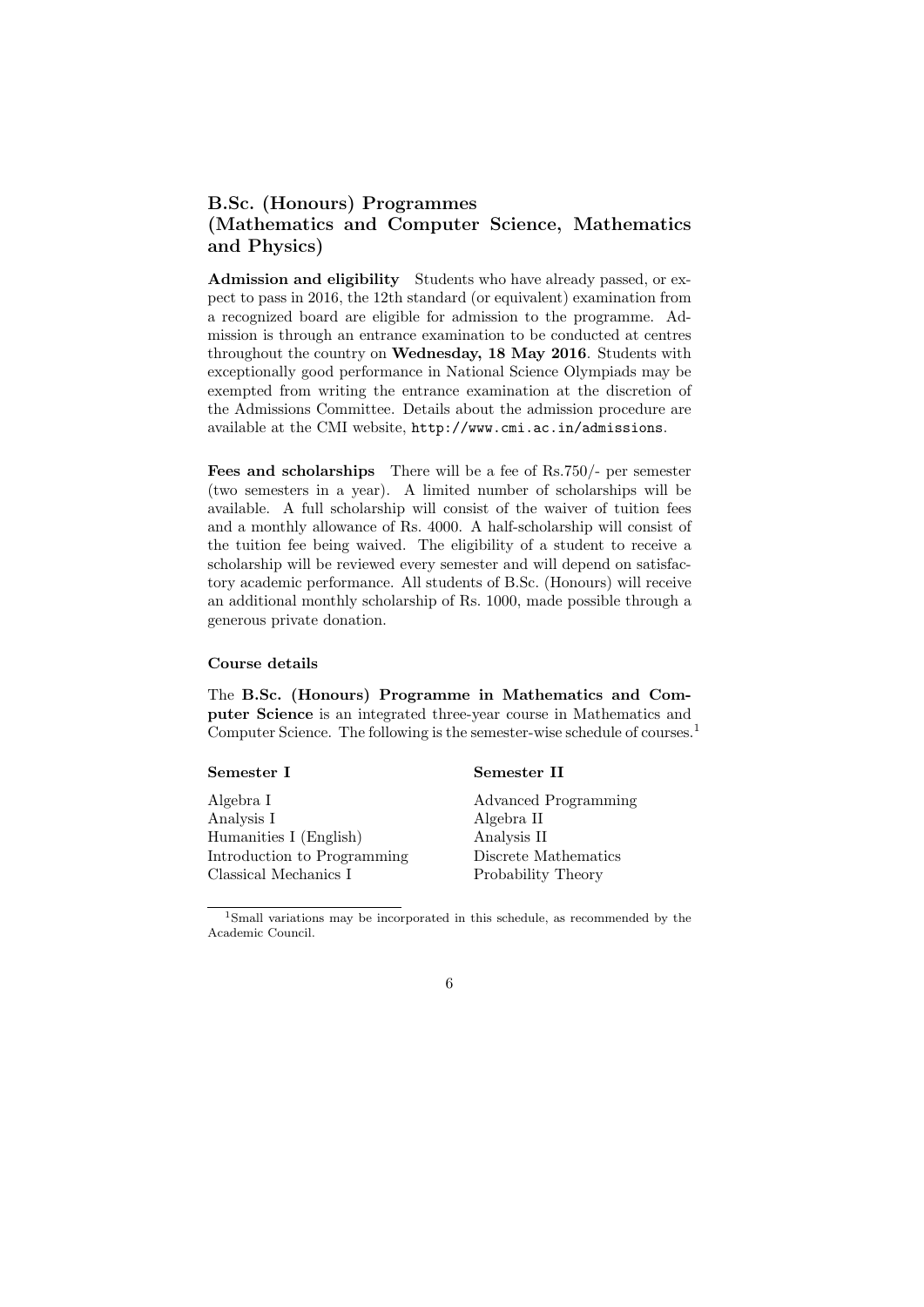#### Semester III

Algebra III Analysis III Design and Analysis of Algorithms Calculus Theory of Computation

### Semester V

Elective II Elective III Elective IV Elective V

### Semester IV

Complex Analysis Differential Equations Programming Language Concepts Topology Elective I

## Semester VI

Humanities II Elective VI Elective VII Elective VIII

All students must complete a compulsory one semester non-credit course in Environmental Science.

The following is the semester-wise schedule of courses for the B.Sc. (Honours) Programme in Mathematics and Physics. 2

### Semester I

## Algebra I Analysis I Humanities I (English) Introduction to Programming Classical Mechanics I

#### Semester III

Algebra III Analysis III Calculus Quantum Mechanics I Thermal Physics

## Semester II

Algebra II Analysis II Probability Theory Classical Mechanics II Electrodynamics I

#### Semester IV

Complex Analysis Differential Equations Topology **Optics** Quantum Mechanics II

<sup>2</sup>Small variations may be incorporated in this schedule, as recommended by the Academic Council.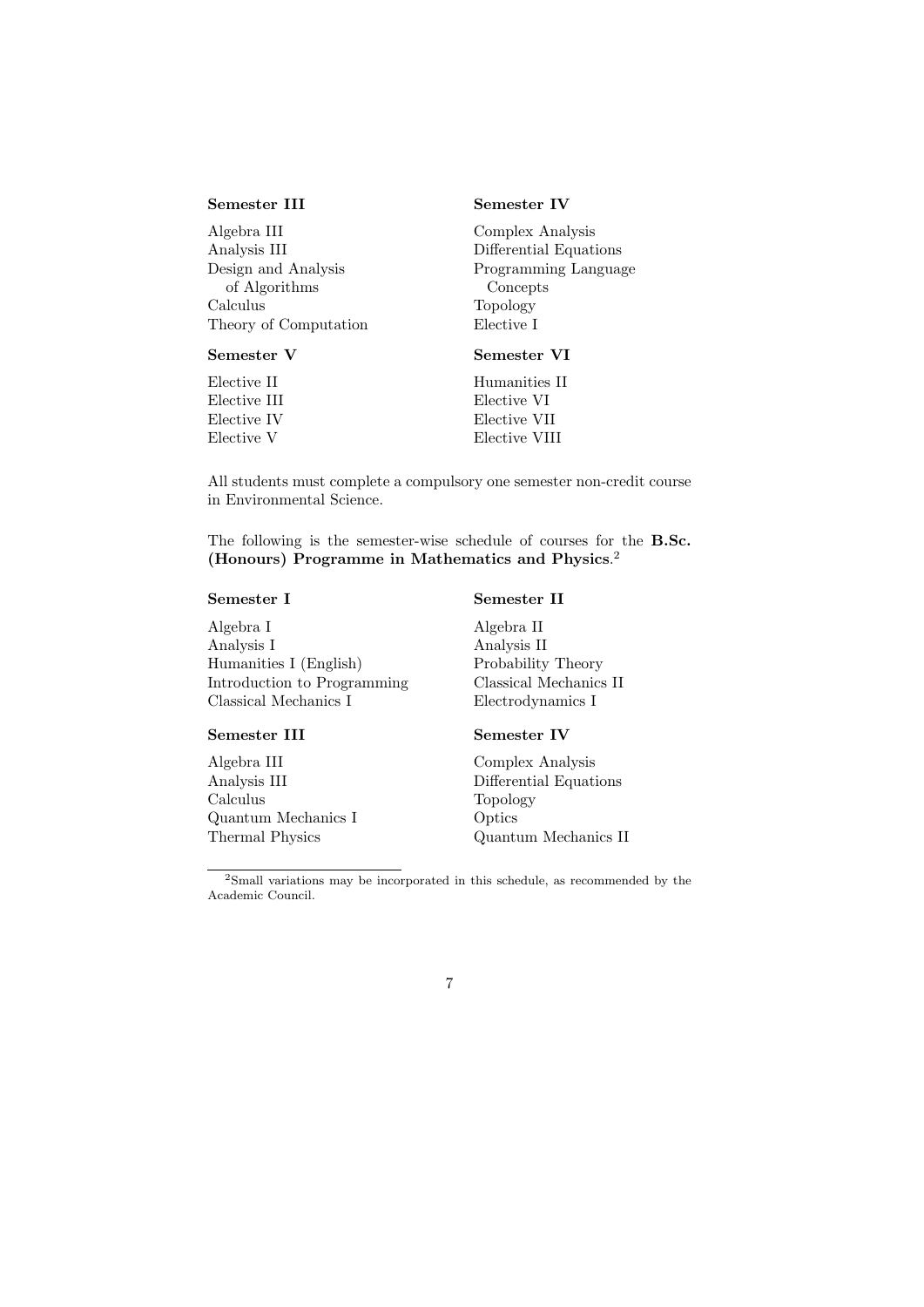| Semester V   | Semester VI   |
|--------------|---------------|
| Elective I   | Humanities II |
| Elective II  | Elective V    |
| Elective III | Elective VI   |
| Elective IV  | Elective VII  |

Of the seven elective courses, one must be a laboratory course. All students must complete a compulsory one semester non-credit course in Environmental Science.

Detailed information about the courses is available at the CMI website, http://www.cmi.ac.in/teaching.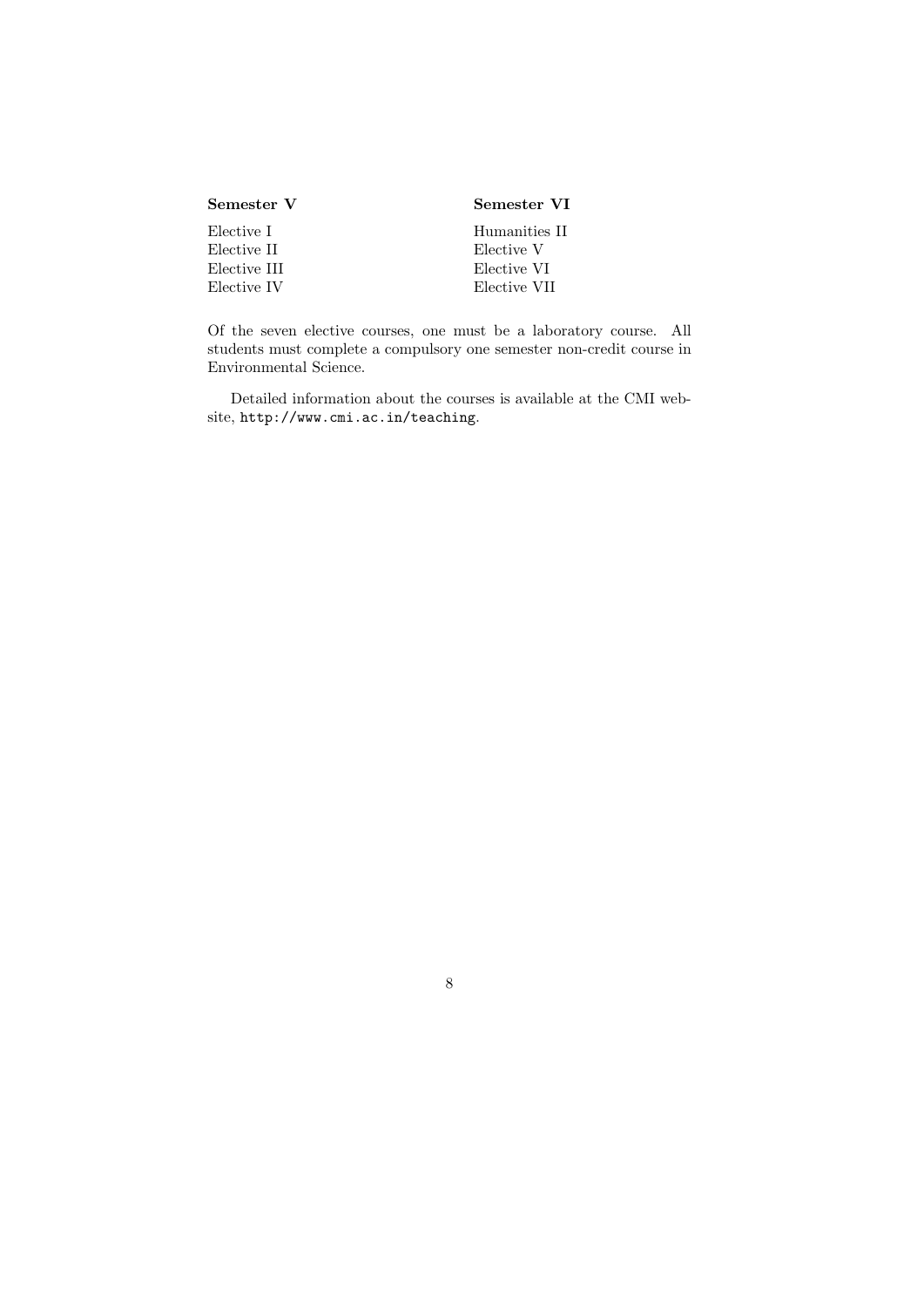## M.Sc. Programme in Mathematics

Admission and eligibility Students who have obtained, or expect to obtain in 2016, degrees such as B.Sc., B.Math., B.Stat. or B.Tech. are eligible to apply for the programme. Admission is through an entrance examination to be conducted at centres throughout the country on Wednesday, 18 May 2016, followed by an interview in Chennai. Details about the admission procedure are available at the CMI website, http://www.cmi.ac.in/admissions.

Fees and scholarships The total tuition fees for the M.Sc. programme in Mathematics will be Rs. 4800. A limited number of scholarships will be available. A full scholarship will consist of a waiver of tuition fees and a monthly allowance of Rs. 6000. A half-scholarship will consist of the tuition fees being waived. The eligibility of a student to receive a scholarship will be reviewed every semester and will depend on satisfactory academic performance.

#### Courses

Students in this programme will be expected to complete the equivalent of 16 regular courses, normally over a period of four semesters, as follows. Part of the course-work for the MSc Mathematics programme is concurrent with the PhD Mathematics programme. <sup>3</sup>

#### Semester I

## Graduate Algebra I Graduate Analysis I Graduate Topology I

Introduction to Manifolds

#### Semester III

Directed Reading Elective I Elective II Research Seminar Graduate Algebra II Graduate Analysis II Graduate Topology II Complex Analysis

### Semester IV

Semester II

MSc Thesis Elective III Research Seminar

<sup>3</sup>Small variations may be incorporated in this schedule, as recommended by the Academic Council.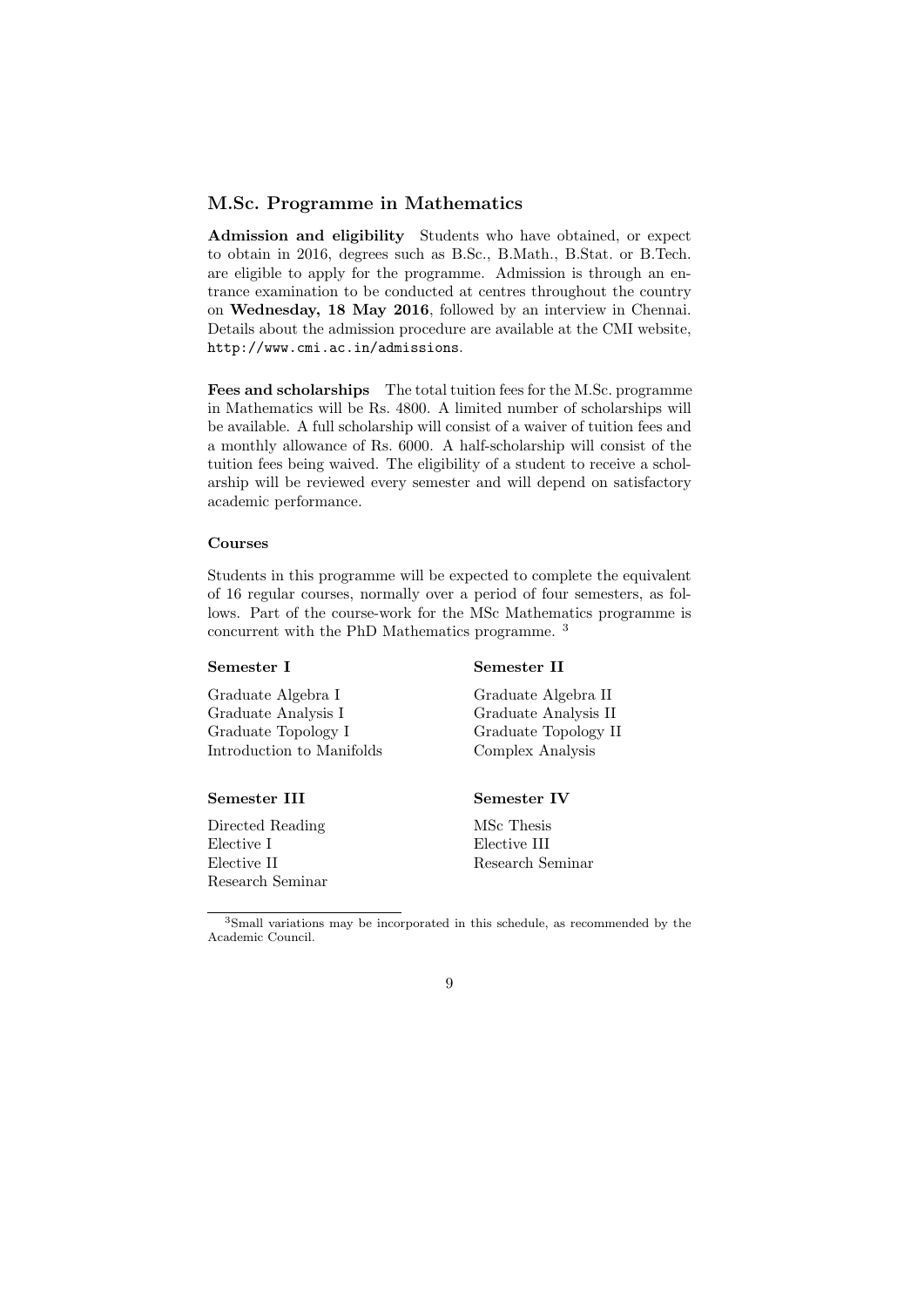The MSc Thesis in the final semester is equivalent to two regular courses. At the discretion of the Board of Studies, a student who has already completed any of the compulsory courses as an undergraduate may substitute these courses by a suitable number of optional courses to make up the overall course requirements.

The list of elective courses being offered each year will be announced at the beginning of the academic year. Detailed information about all courses is available at the CMI website, http://www.cmi.ac.in/ teaching.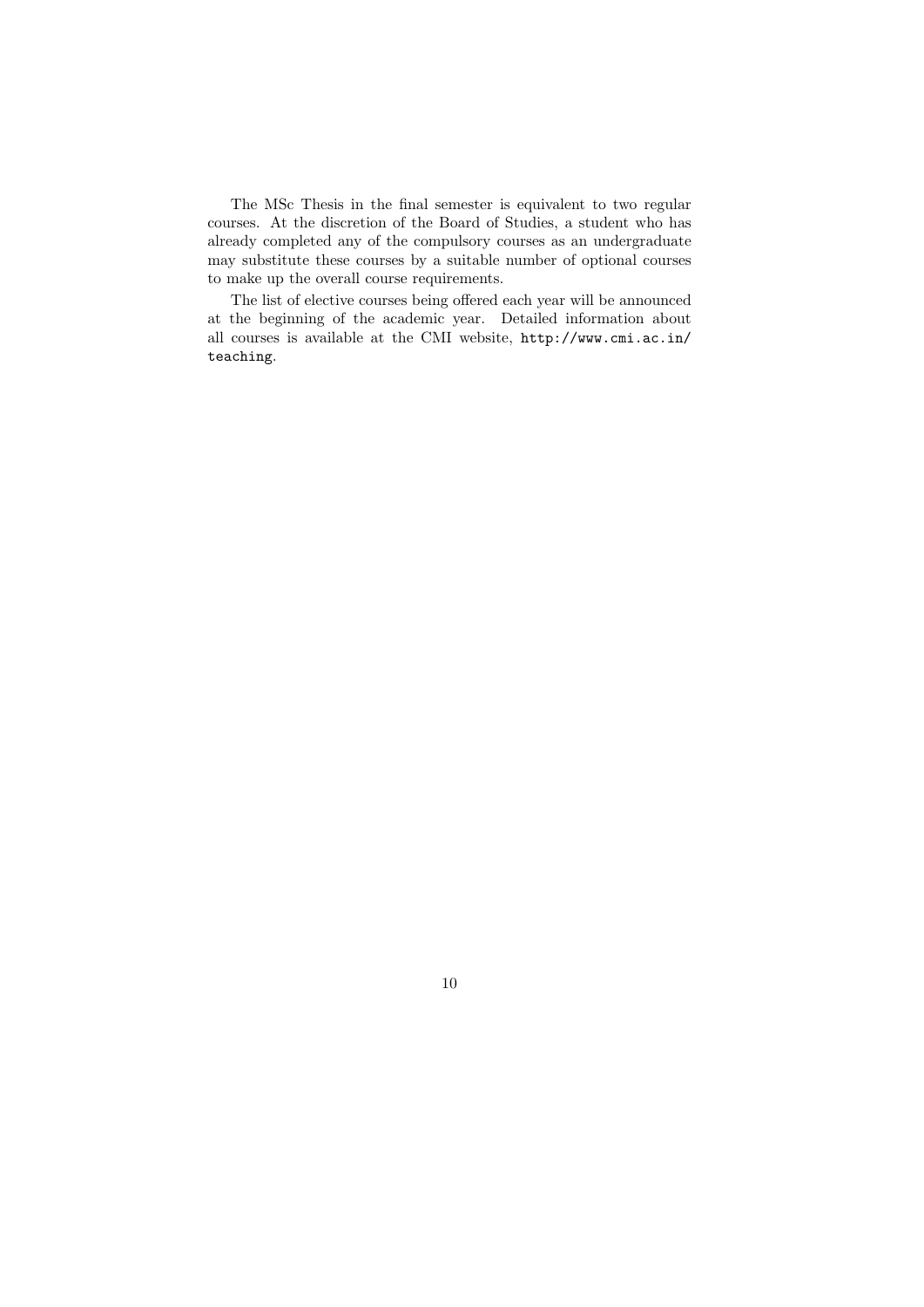## M.Sc. Programme in Computer Science

Admission and eligibility Students who have obtained, or expect to obtain in 2016, degrees such as B.Sc., B.E. or B.Tech. in Computer Science, B.C.A. or B.Sc. in Mathematics with a strong background in Computer Science, are eligible to apply for the programme. Admission is through an entrance examination to be conducted at centres throughout the country on Wednesday, 18 May 2016. Details about the admission procedure are available at the CMI website, http://www.cmi.ac.in/admissions.

Fees and scholarships The total tuition fees for the M.Sc. programme in Computer Science will be Rs. 4800. A limited number of scholarships will be available. A full scholarship will consist of a waiver of tuition fees and a monthly allowance of Rs. 6000. A half-scholarship will consist of the tuition fees being waived. The eligibility of a student to receive a scholarship will be reviewed every semester and will depend on satisfactory academic performance.

#### Courses

To earn an MSc, a student must complete the equivalent of 16 regular courses, normally over a period of four semesters. These 16 courses include five core courses and a project/dissertation. The list of courses in the programme is given below.<sup>4</sup>

## 1. Core courses

Programming Languages Basic Programming Laboratory Design and Analysis of Algorithms Theory of Computation Mathematical Logic

<sup>4</sup>Small variations may be incorporated in this schedule, as recommended by the Academic Council.

<sup>11</sup>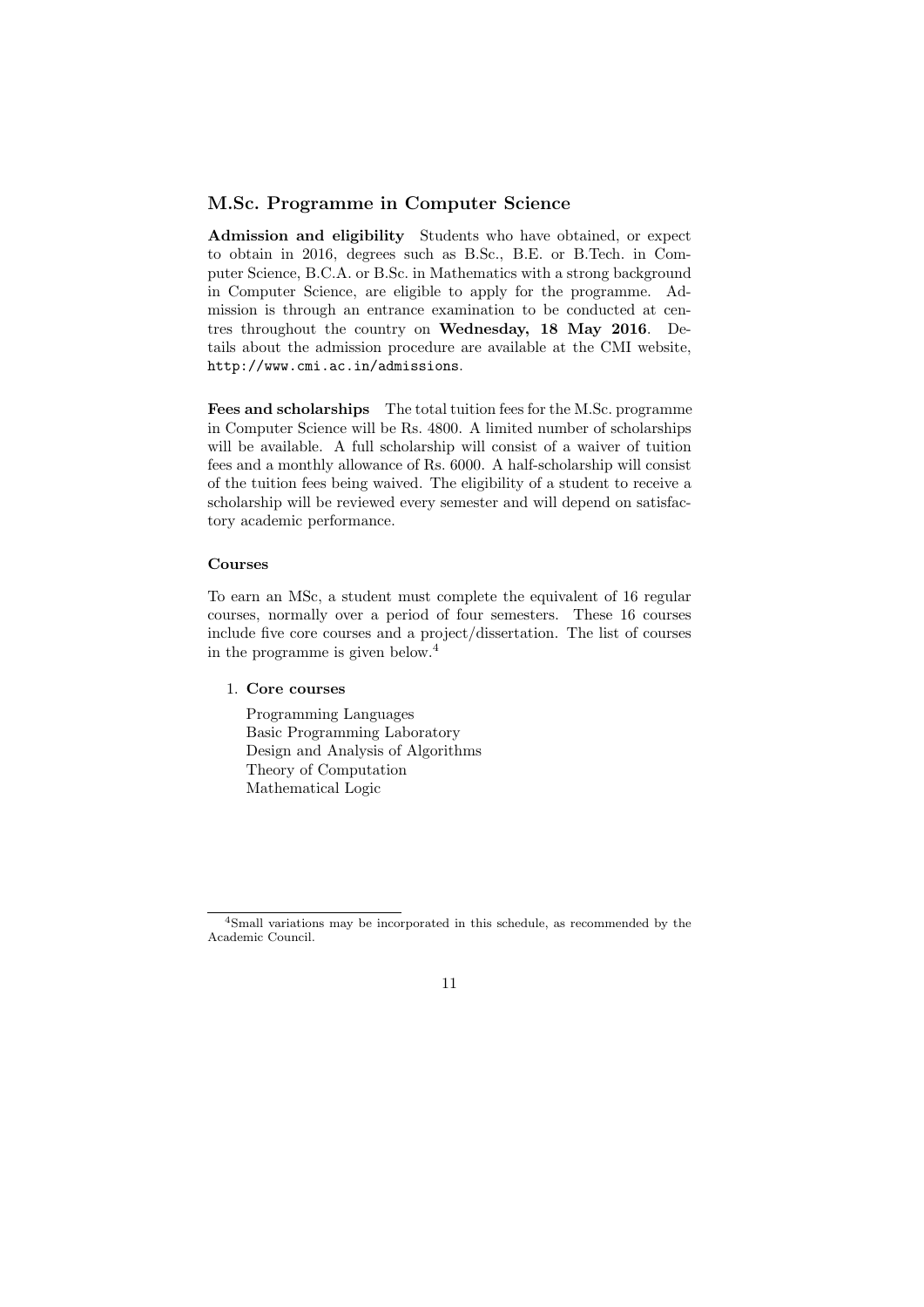#### 2. Electives

The elective courses that have been offered at CMI in recent years include:

Approximation Algorithms, Automata Theory and Verification, Coding Theory, Complexity Theory, Computational Geometry, Concurrent Programming, Cryptography and Security, Data Mining and Machine Learning, Digital Systems Design and Modelling,

Discrete Mathematics, Finite Model Theory, Logical Foundations of Databases, Model Checking and Systems Verification, Optimization, Probability and Statistics, Program Analysis, Quantitative Automata Theory, Randomized Algorithms, Theorem Proving

The exact list of elective courses being offered will be announced at the beginning of each semester.

#### 3. Project/Dissertation

The project/dissertation is equivalent to four regular courses. At the discretion of the Board of Studies, a student who has already completed any of the core courses as an undergraduate may substitute these courses by a suitable number of alternative courses to make up the overall course requirements.

Detailed information about the courses is available at the CMI website, http://www.cmi.ac.in/teaching.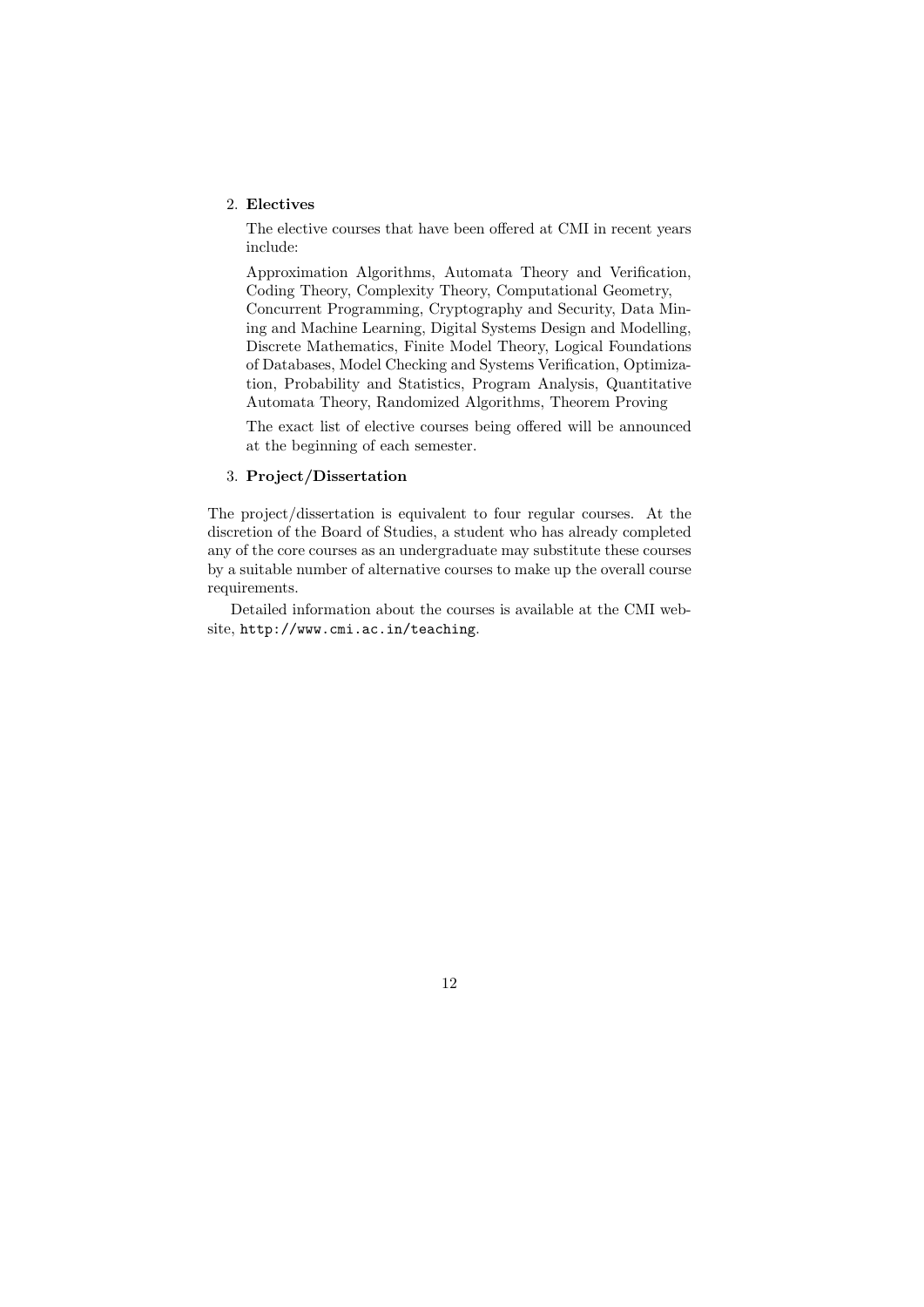## M.Sc. Programme in Applications of Mathematics

Admission and eligibility Students who have obtained, or expect to obtain in 2016, a B.Sc. degree in Mathematics, or degrees such as B.Sc. Physics, B.Sc. Statistics, B.E. or B.Tech. with a strong background in Mathematics, are eligible to apply for the programme. Admission is through an entrance examination to be conducted at centres throughout the country on Wednesday, 18 May 2016, followed by an interview in Chennai. Details about the admission procedure are available at the CMI website, http://www.cmi.ac.in/admissions.

Fees and scholarships The total tuition fees for the M.Sc. programme in Applications of Mathematics will be Rs. 4800. A limited number of scholarships will be available. A full scholarship will consist of a waiver of tuition fees and a monthly allowance of Rs. 6000. A half-scholarship will consist of the tuition fees being waived. The eligibility of a student to receive a scholarship will be reviewed every semester and will depend on satisfactory academic performance.

#### Courses

Two streams are offered at present, Financial Mathematics and Analytics. A student must complete 16 courses over a period of four semesters, comprising a set of core courses and electives. 3–4 electives may be be substituted by a thesis/project. The list of core and elective courses is given below.<sup>5</sup>

## Financial Mathematics

### Core courses, first year

#### Semester I

Linear Algebra Analysis Probability and Statistics Programming Techniques

Stochastic Processes I Finance Algorithms Economics

Semester II

<sup>5</sup>Small variations may be incorporated in this schedule, as recommended by the Academic Council.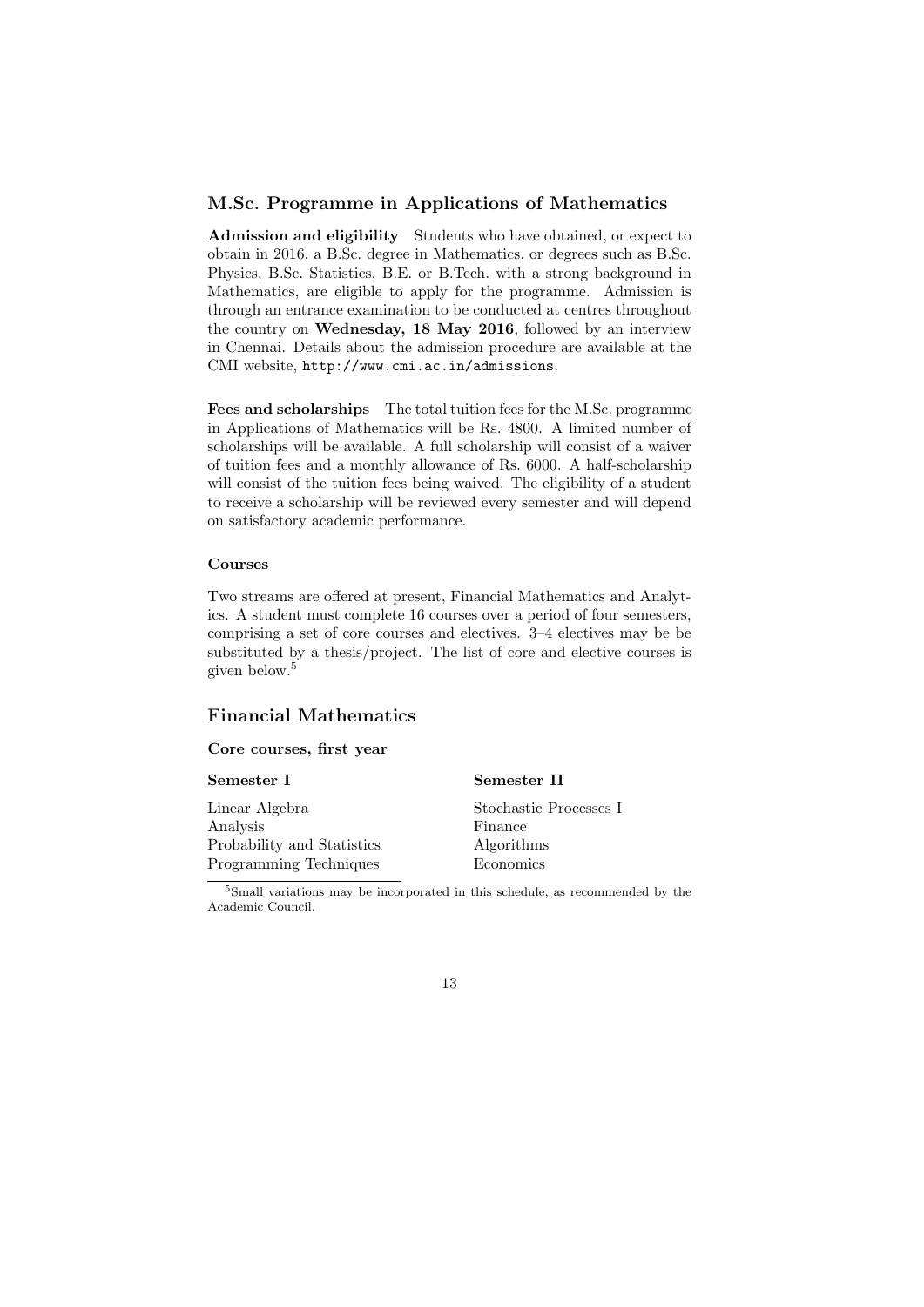#### Core courses, second year

- 1. Econometrics I
- 2. Econometrics II
- 3. Mathematical Finance
- 4. Financial Risk Management

## Analytics

## Core courses, first year

### Semester I

Linear Algebra Analysis Probability and Statistics Programming Techniques Core courses, second year

## 1. Theory of Computation

2. Data Mining and Machine Learning

## Semester II

Stochastic Processes I Discrete Mathematics Algorithms Economics

- 3. Time Series
- 4. Regression Classification
- 5. Multivariate Statistics

## Elective courses (both streams)

- 1. Stochastic Processes II
- 2. Measure Theoretic Probability
- 3. Differential Equations
- 4. Computational Methods
- 5. Simulation Methods
- 6. Risk Management
- 7. Randomized Algorithms
- 8. Algorithms on Strings, Trees and Sequences
- 9. Cryptography and Security

In addition, any core course from another stream may be taken as an elective.

Detailed information about the courses is available at the CMI website, http://www.cmi.ac.in/teaching.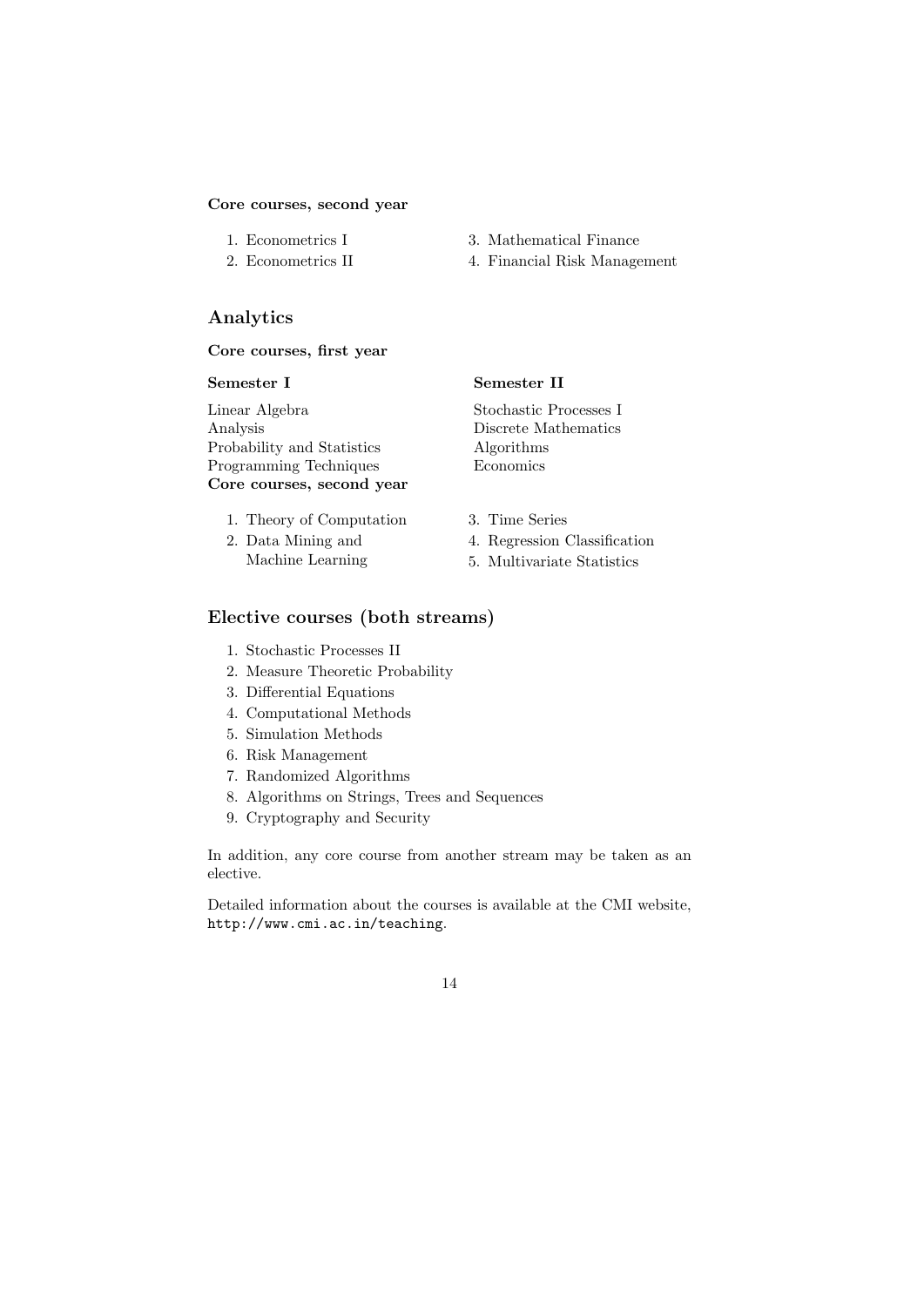## Ph.D. Programmes (Mathematics, Computer Science, Physics)

#### Eligibility

- Ph.D. in Mathematics: Students with an M.Sc. degree in Mathematics or equivalent and students with a bachelors degree in Engineering or Science with a strong aptitude for research.
- Ph.D. in Computer Science: Students with a B.E., B.Tech., M.Sc., or M.C.A. degree and students with a bachelors degree in Science with a strong aptitude for research.
- Ph.D. in Physics: Students with an M.Sc. degree in Physics and students with a bachelors degree in Physics or Engineering with a strong aptitude for research.

Admission Admission is through an entrance examination to be conducted at centres throughout the country on Wednesday, 18 May 2016, followed by an interview in Chennai. Details about the admission procedure are available at http://www.cmi.ac.in/admissions.

Courses and research Students admitted to the Ph.D. programme are expected to complete 1–2 years of compulsory course work. There is also a qualifying examination, to be taken within the first two years. Continuation in the programme is contingent on performance in the Ph.D. courses and the qualifying examination.

After passing the qualifying examination, students are assigned guides and begin their research work. Their progress is monitored periodically by a doctoral committee.

Fees and scholarships Research Scholars get a stipend of Rs 25000 per month for the first two years and Rs 28000 per month for the next three years, along with an annual book grant of Rs 10000. Scholars who do not stay in the hostel are eligible for a house rent allowance of 30% of stipend per month. The scholarship amounts are revised periodically, and are on par with the premier research institutes in India.

At the discretion of the Admissions Committee, students with a B.Sc. degree and those switching subjects may be admitted as Pre-Ph.D. students. For the first two years, Pre-Ph.D. students will be enrolled as a regular M.Sc. students in the corresponding subject. Till they complete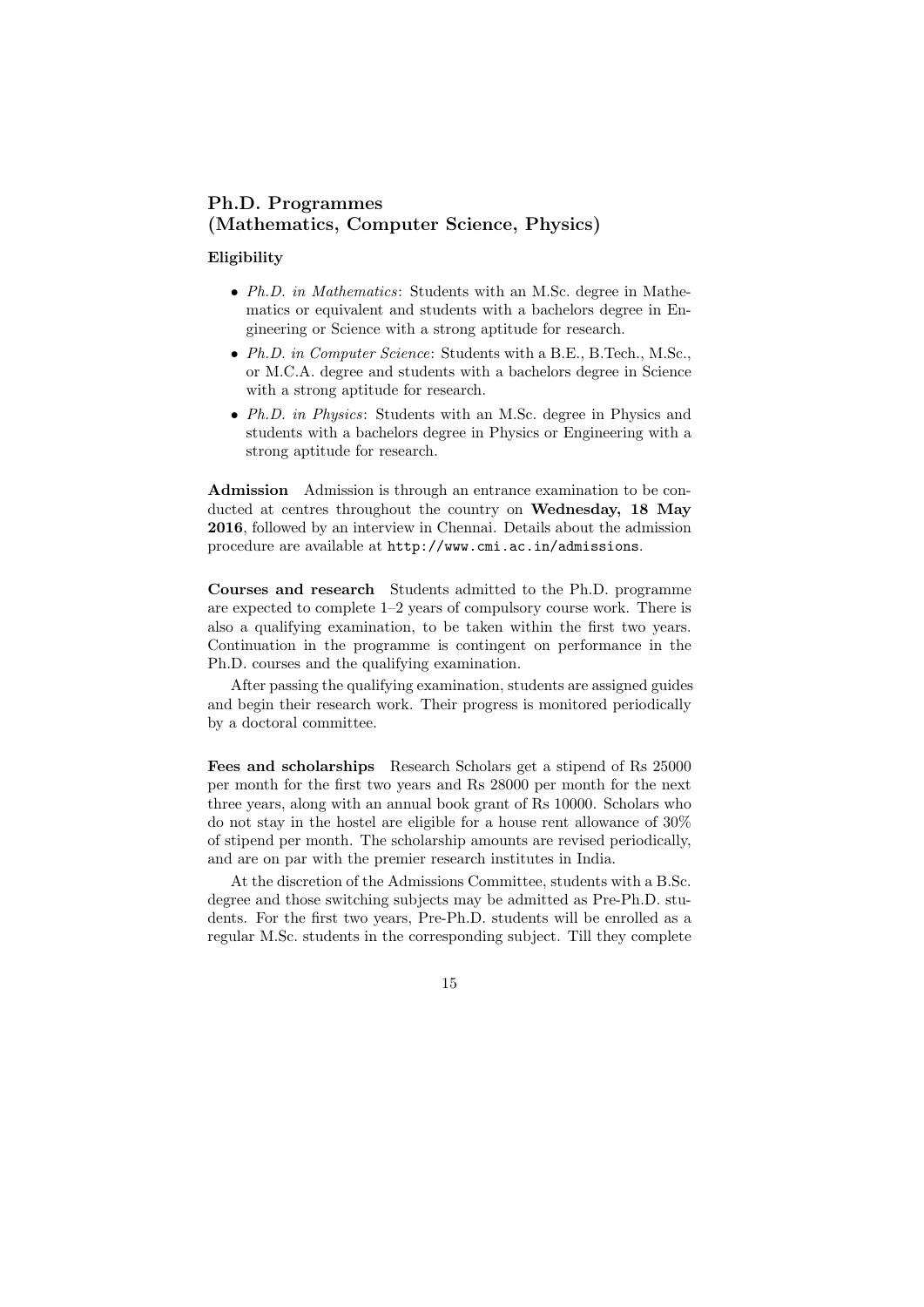their M.Sc. coursework or pass the Ph.D. qualifying examination, Pre-Ph.D. students will receive a reduced scholarship, but will be eligible for other benefits similar to regular Ph.D. students.

## Part-Time PhD Programme

CMI has a part-time PhD programme to allow students to complete a PhD while continuing to work for their parent organizations. Parttime students are admitted based on an entrance examination and an interview, like regular PhD students. Students must already have a Masters degree to be admitted to the part-time PhD programme. There is a minimum residency requirement of two semesters, which can be spread over the first two years of the programme.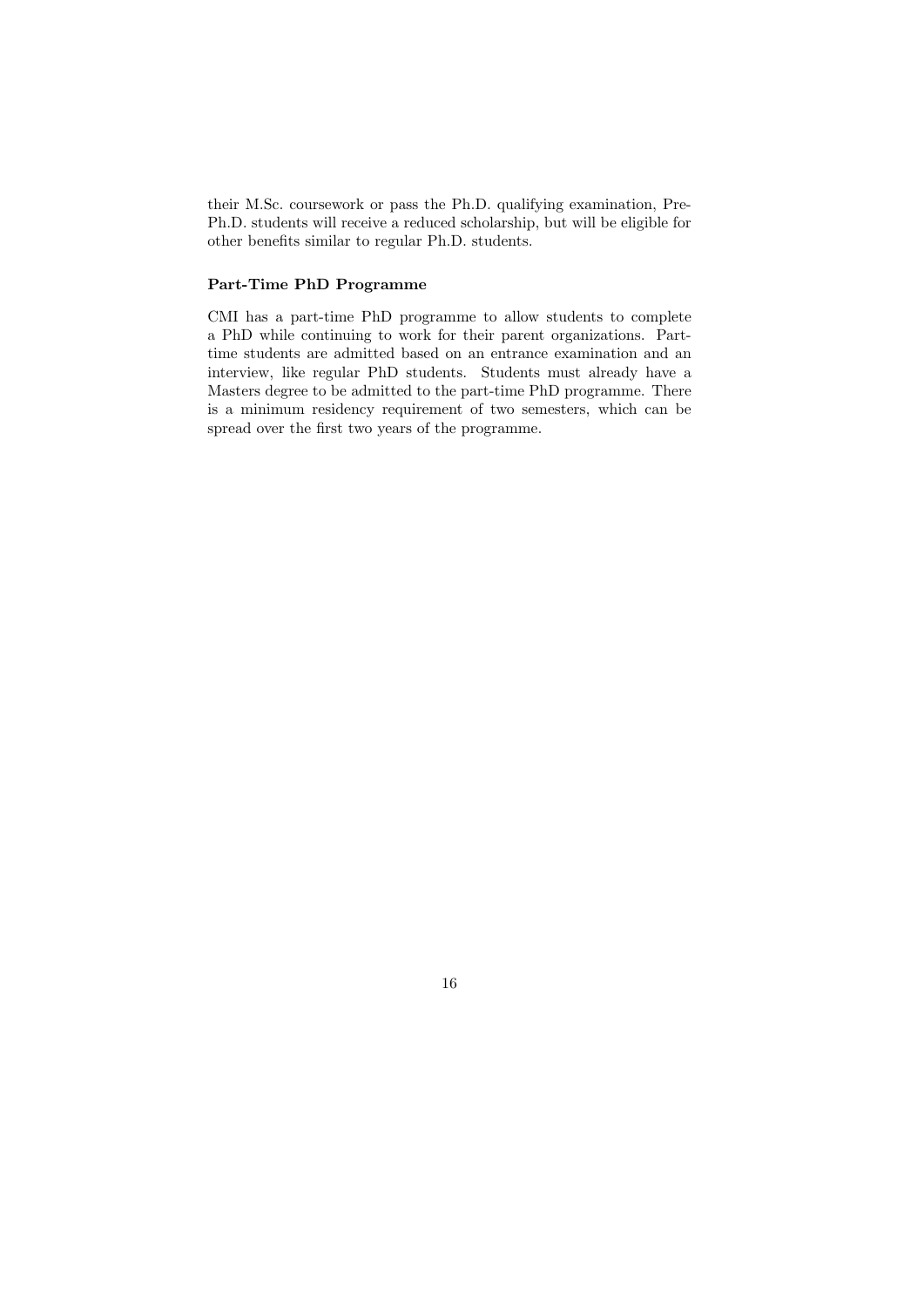## Chennai Mathematical Institute Governing Council

- 1. Prof. R. Balasubramanian (Chairman), Institute of Mathematical Sciences, Chennai
- 2. Prof. V. Balaji, Chennai Mathematical Institute
- 3. Dr. Ravi Kannan, Microsoft Research, Bangalore
- 4. Prof. Rajeeva L. Karandikar, Director, Chennai Mathematical Institute
- 5. Prof. Madhavan Mukund, Dean of Studies, Chennai Mathematical Institute
- 6. Prof. Nitin Nitsure, Tata Institute of Fundamental Research, Mumbai
- 7. Prof. Bimal Roy, Indian Statistical Institute, Kolkata
- 8. Prof. C.S. Seshadri, F.R.S., Director-Emeritus, Chennai Mathematical Institute
- 9. Prof. K.V. Subrahmanyam, Chennai Mathematical Institute
- 10. Prof. P.S. Thiagarajan, Visiting Professor, Harvard Medical School, USA